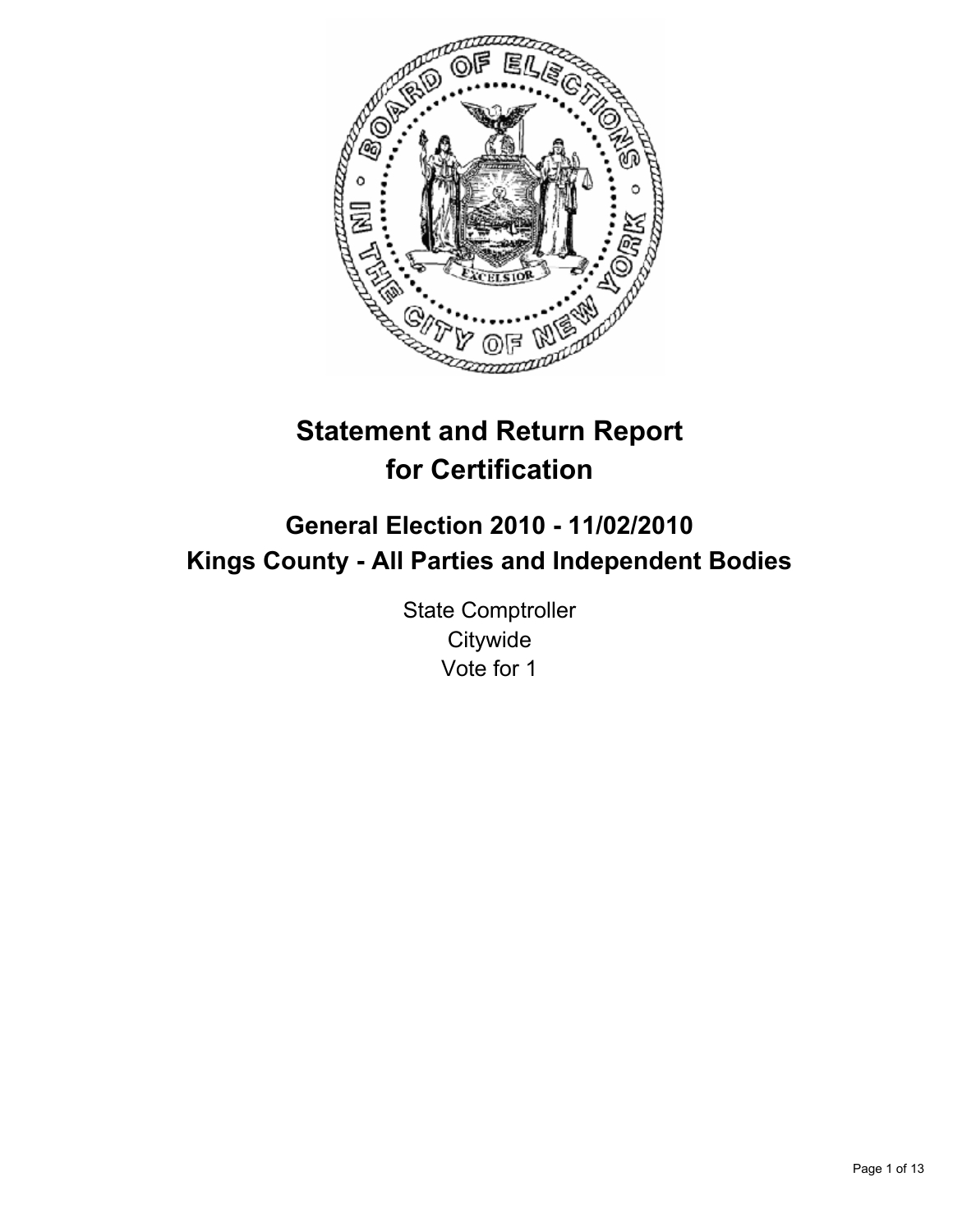

| <b>PUBLIC COUNTER</b>                | 19,776 |
|--------------------------------------|--------|
| <b>EMERGENCY</b>                     | 79     |
| <b>ABSENTEE/MILITARY</b>             | 240    |
| <b>AFFIDAVIT</b>                     | 534    |
| <b>Total Ballots</b>                 | 20,659 |
| THOMAS P DINAPOLI (DEMOCRATIC)       | 16,567 |
| HARRY WILSON (REPUBLICAN)            | 914    |
| HARRY WILSON (INDEPENDENCE)          | 175    |
| HARRY WILSON (CONSERVATIVE)          | 100    |
| THOMAS P DINAPOLI (WORKING FAMILIES) | 885    |
| JULIA A WILLEBRAND (GREEN)           | 160    |
| <b>JOHN GAETANI (LIBERTARIAN)</b>    | 32     |
| ANGELA RAVERS (WRITE-IN)             | 1      |
| RENEE HAYNES (WRITE-IN)              | 1      |
| <b>Total Votes</b>                   | 18,835 |
| Unrecorded                           | 1,824  |

| <b>PUBLIC COUNTER</b>                | 22,546 |
|--------------------------------------|--------|
| <b>EMERGENCY</b>                     | 0      |
| ABSENTEE/MILITARY                    | 424    |
| <b>AFFIDAVIT</b>                     | 312    |
| <b>Total Ballots</b>                 | 23,371 |
| THOMAS P DINAPOLI (DEMOCRATIC)       | 14,168 |
| HARRY WILSON (REPUBLICAN)            | 5,643  |
| HARRY WILSON (INDEPENDENCE)          | 388    |
| HARRY WILSON (CONSERVATIVE)          | 575    |
| THOMAS P DINAPOLI (WORKING FAMILIES) | 811    |
| <b>JULIA A WILLEBRAND (GREEN)</b>    | 179    |
| <b>JOHN GAETANI (LIBERTARIAN)</b>    | 67     |
| DAVID TANNENBAUM (WRITE-IN)          | 3      |
| M MOOSE (WRITE-IN)                   | 1      |
| <b>Total Votes</b>                   | 21,835 |
| Unrecorded                           | 1,536  |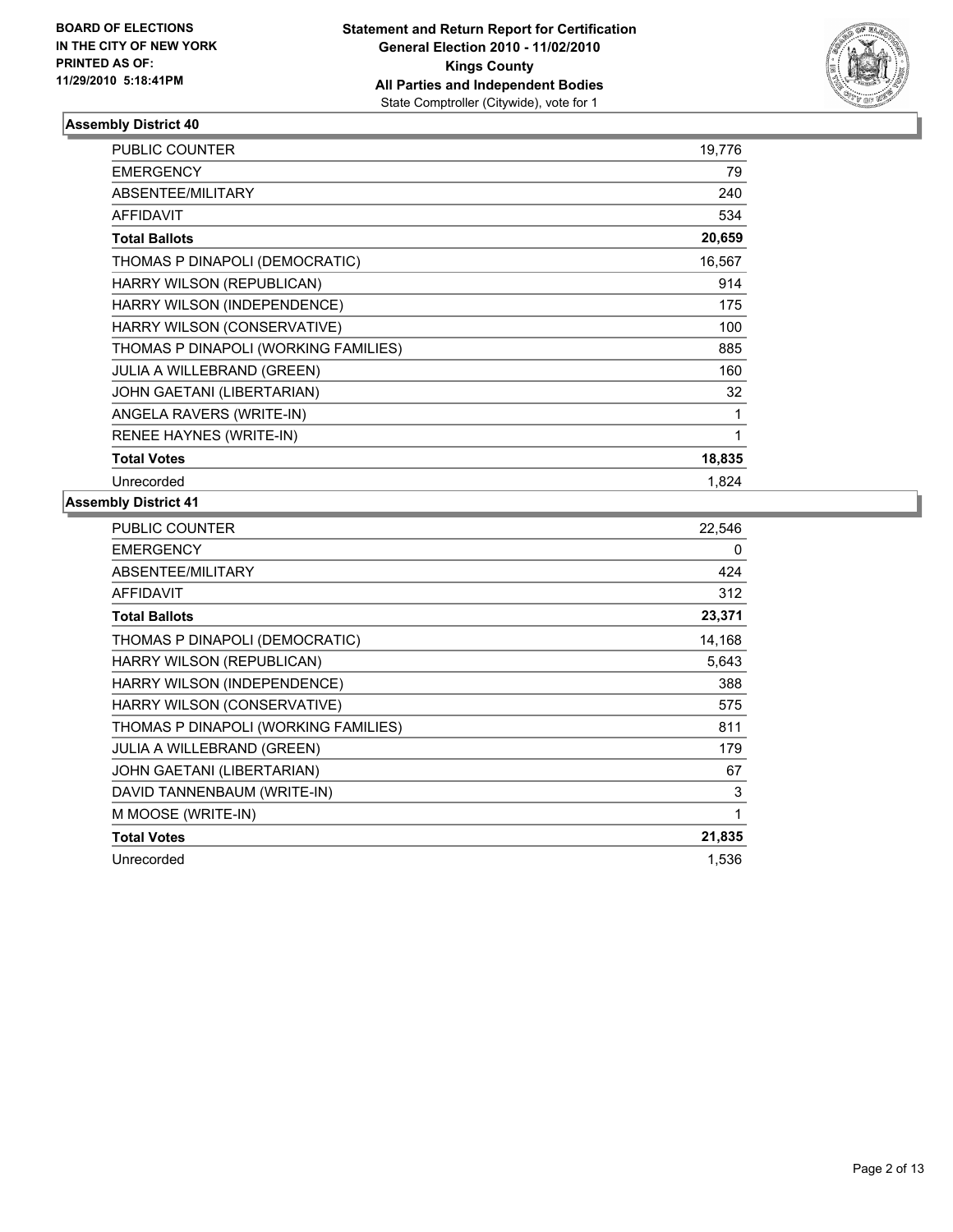

| <b>PUBLIC COUNTER</b>                | 18,342 |
|--------------------------------------|--------|
| <b>EMERGENCY</b>                     | 36     |
| ABSENTEE/MILITARY                    | 256    |
| <b>AFFIDAVIT</b>                     | 428    |
| <b>Total Ballots</b>                 | 19,166 |
| THOMAS P DINAPOLI (DEMOCRATIC)       | 14,111 |
| HARRY WILSON (REPUBLICAN)            | 1,867  |
| HARRY WILSON (INDEPENDENCE)          | 204    |
| HARRY WILSON (CONSERVATIVE)          | 215    |
| THOMAS P DINAPOLI (WORKING FAMILIES) | 1,311  |
| <b>JULIA A WILLEBRAND (GREEN)</b>    | 203    |
| JOHN GAETANI (LIBERTARIAN)           | 24     |
| <b>Total Votes</b>                   | 17,935 |
| Unrecorded                           | 1,231  |

| PUBLIC COUNTER                       | 20,734 |
|--------------------------------------|--------|
| <b>EMERGENCY</b>                     | 3      |
| ABSENTEE/MILITARY                    | 363    |
| <b>AFFIDAVIT</b>                     | 472    |
| <b>Total Ballots</b>                 | 21,648 |
| THOMAS P DINAPOLI (DEMOCRATIC)       | 16,661 |
| HARRY WILSON (REPUBLICAN)            | 1,432  |
| HARRY WILSON (INDEPENDENCE)          | 191    |
| HARRY WILSON (CONSERVATIVE)          | 240    |
| THOMAS P DINAPOLI (WORKING FAMILIES) | 1,393  |
| <b>JULIA A WILLEBRAND (GREEN)</b>    | 229    |
| JOHN GAETANI (LIBERTARIAN)           | 39     |
| <b>GLEN CHARLES (WRITE-IN)</b>       | 1      |
| <b>Total Votes</b>                   | 20,186 |
| Unrecorded                           | 1,462  |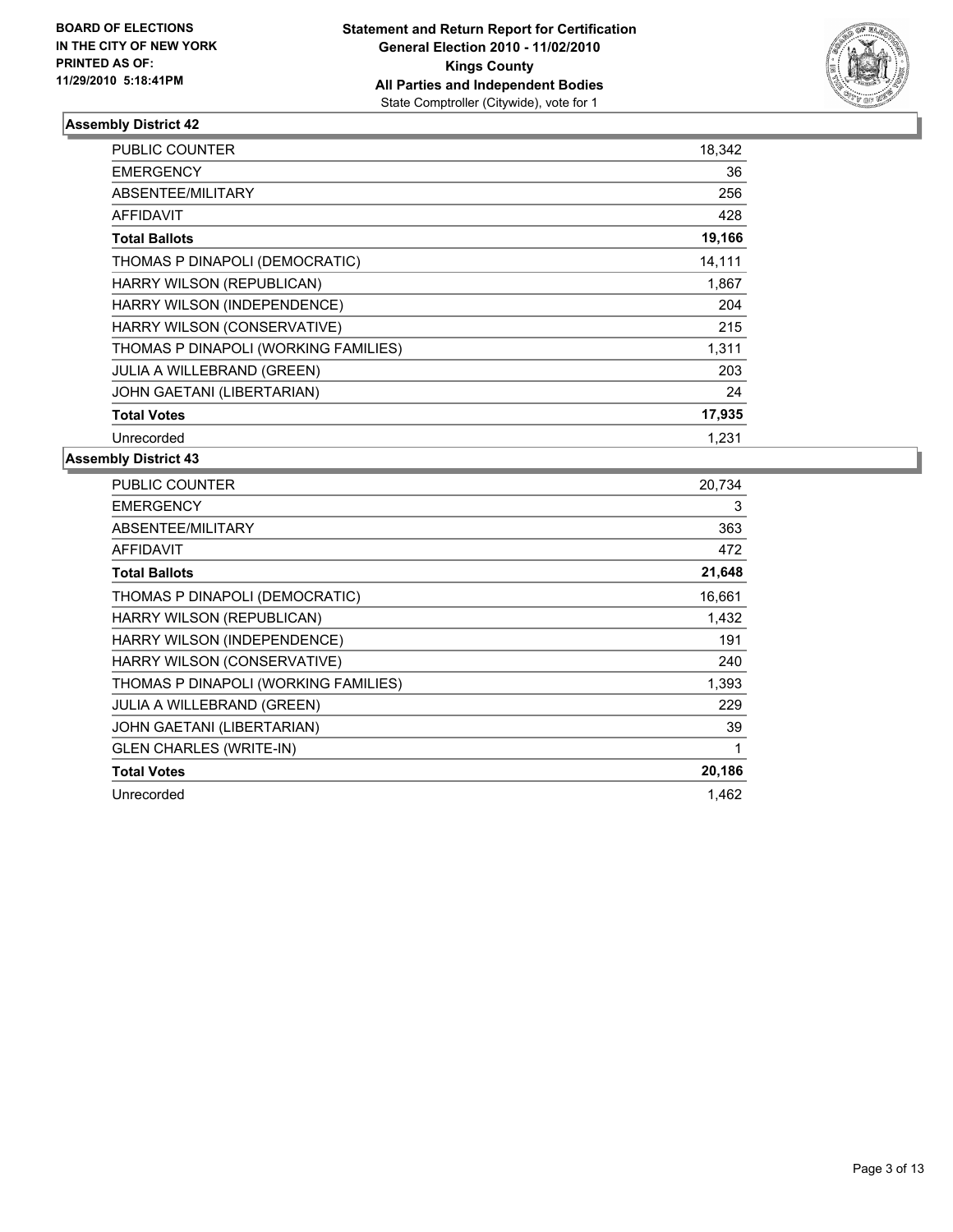

| <b>PUBLIC COUNTER</b>                | 23,054 |
|--------------------------------------|--------|
| <b>EMERGENCY</b>                     | 0      |
| ABSENTEE/MILITARY                    | 474    |
| <b>AFFIDAVIT</b>                     | 557    |
| <b>Total Ballots</b>                 | 24,263 |
| THOMAS P DINAPOLI (DEMOCRATIC)       | 12,187 |
| HARRY WILSON (REPUBLICAN)            | 4,950  |
| HARRY WILSON (INDEPENDENCE)          | 615    |
| HARRY WILSON (CONSERVATIVE)          | 553    |
| THOMAS P DINAPOLI (WORKING FAMILIES) | 3,824  |
| <b>JULIA A WILLEBRAND (GREEN)</b>    | 678    |
| <b>JOHN GAETANI (LIBERTARIAN)</b>    | 106    |
| ALAN LIEVIY (WRITE-IN)               | 1      |
| HARRISON GOLDEN (WRITE-IN)           | 1      |
| <b>Total Votes</b>                   | 22,915 |
| Unrecorded                           | 1,348  |

| <b>PUBLIC COUNTER</b>                | 16,618 |
|--------------------------------------|--------|
| <b>EMERGENCY</b>                     | 3      |
| <b>ABSENTEE/MILITARY</b>             | 475    |
| <b>AFFIDAVIT</b>                     | 218    |
| <b>Total Ballots</b>                 | 17,406 |
| THOMAS P DINAPOLI (DEMOCRATIC)       | 6,277  |
| HARRY WILSON (REPUBLICAN)            | 7,704  |
| HARRY WILSON (INDEPENDENCE)          | 378    |
| HARRY WILSON (CONSERVATIVE)          | 799    |
| THOMAS P DINAPOLI (WORKING FAMILIES) | 476    |
| <b>JULIA A WILLEBRAND (GREEN)</b>    | 161    |
| JOHN GAETANI (LIBERTARIAN)           | 64     |
| DAVID TANNENBAUM (WRITE-IN)          | 1      |
| ERIC J. CORTES (WRITE-IN)            | 1      |
| HARRY WILSON VOID (WRITE-IN)         | 1      |
| NOREEN ANI (WRITE-IN)                | 1      |
| <b>Total Votes</b>                   | 15,863 |
| Unrecorded                           | 1,543  |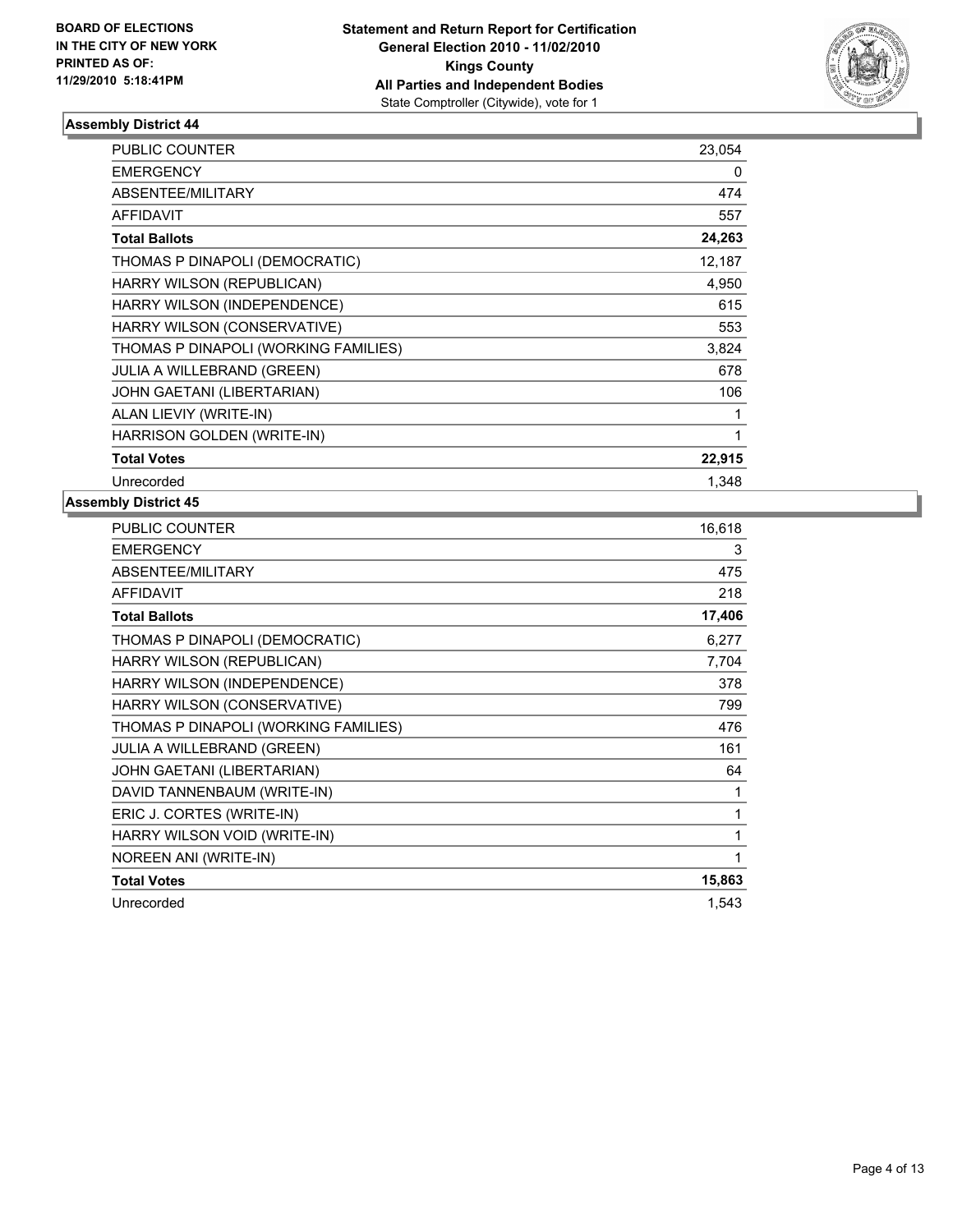

| <b>PUBLIC COUNTER</b>                | 18,630 |
|--------------------------------------|--------|
| <b>EMERGENCY</b>                     | 9      |
| <b>ABSENTEE/MILITARY</b>             | 574    |
| <b>AFFIDAVIT</b>                     | 321    |
| <b>Total Ballots</b>                 | 19,609 |
| THOMAS P DINAPOLI (DEMOCRATIC)       | 9,120  |
| HARRY WILSON (REPUBLICAN)            | 6,872  |
| HARRY WILSON (INDEPENDENCE)          | 377    |
| HARRY WILSON (CONSERVATIVE)          | 634    |
| THOMAS P DINAPOLI (WORKING FAMILIES) | 593    |
| <b>JULIA A WILLEBRAND (GREEN)</b>    | 267    |
| JOHN GAETANI (LIBERTARIAN)           | 72     |
| CHRIS MCMANN (WRITE-IN)              | 1      |
| <b>GEORGE MARLIN (WRITE-IN)</b>      | 1      |
| <b>Total Votes</b>                   | 17,937 |
| Unrecorded                           | 1.672  |

| <b>PUBLIC COUNTER</b>                | 13,873 |
|--------------------------------------|--------|
| <b>EMERGENCY</b>                     | 0      |
| ABSENTEE/MILITARY                    | 369    |
| <b>AFFIDAVIT</b>                     | 205    |
| <b>Total Ballots</b>                 | 14,508 |
| THOMAS P DINAPOLI (DEMOCRATIC)       | 6,068  |
| HARRY WILSON (REPUBLICAN)            | 5,572  |
| HARRY WILSON (INDEPENDENCE)          | 270    |
| HARRY WILSON (CONSERVATIVE)          | 471    |
| THOMAS P DINAPOLI (WORKING FAMILIES) | 338    |
| <b>JULIA A WILLEBRAND (GREEN)</b>    | 151    |
| <b>JOHN GAETANI (LIBERTARIAN)</b>    | 72     |
| <b>BOB WEIR (WRITE-IN)</b>           | 1      |
| DAN BONANNO (WRITE-IN)               | 1      |
| <b>Total Votes</b>                   | 12,944 |
| Unrecorded                           | 1,564  |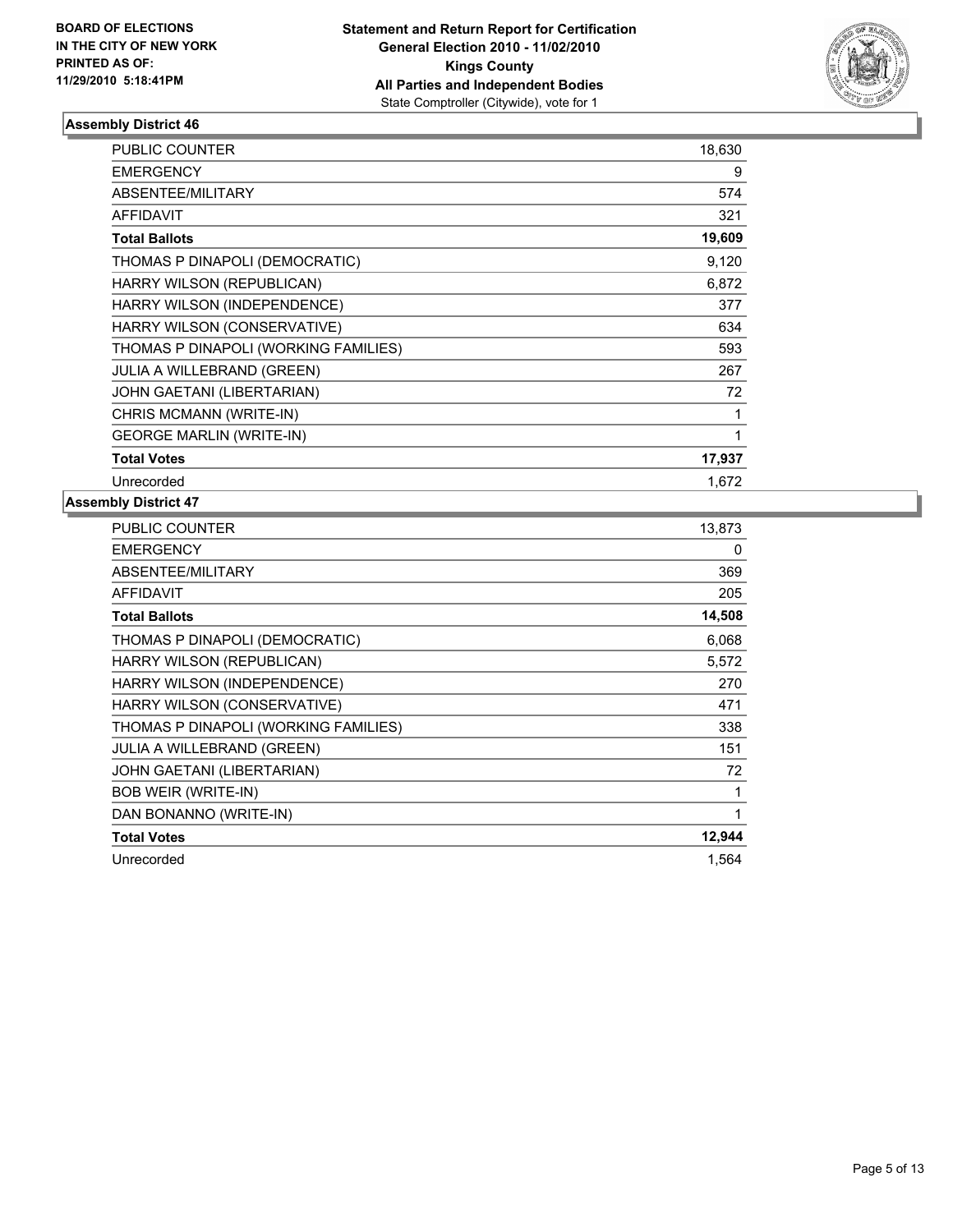

| <b>PUBLIC COUNTER</b>                | 16,109         |
|--------------------------------------|----------------|
| <b>EMERGENCY</b>                     | 0              |
| ABSENTEE/MILITARY                    | 273            |
| <b>AFFIDAVIT</b>                     | 172            |
| <b>Total Ballots</b>                 | 16,735         |
| THOMAS P DINAPOLI (DEMOCRATIC)       | 5,368          |
| HARRY WILSON (REPUBLICAN)            | 8,211          |
| HARRY WILSON (INDEPENDENCE)          | 282            |
| HARRY WILSON (CONSERVATIVE)          | 924            |
| THOMAS P DINAPOLI (WORKING FAMILIES) | 342            |
| JULIA A WILLEBRAND (GREEN)           | 124            |
| JOHN GAETANI (LIBERTARIAN)           | 43             |
| DAVID KATZENSTIN (WRITE-IN)          | 1              |
| ROCHEL MARCAS (WRITE-IN)             | 1              |
| SHAYI SLOMOUICS (WRITE-IN)           | $\overline{2}$ |
| SHLEMO TORN (WRITE-IN)               | 1              |
| STEPHEN COLBERT (WRITE-IN)           | 1              |
| WILLIAM JENNINGS BRYAM (WRITE-IN)    | 1              |
| <b>Total Votes</b>                   | 15,301         |
| Unrecorded                           | 1,434          |

| <b>PUBLIC COUNTER</b>                | 12.779 |
|--------------------------------------|--------|
| <b>EMERGENCY</b>                     | 0      |
| ABSENTEE/MILITARY                    | 318    |
| <b>AFFIDAVIT</b>                     | 159    |
| <b>Total Ballots</b>                 | 13,316 |
| THOMAS P DINAPOLI (DEMOCRATIC)       | 5.444  |
| HARRY WILSON (REPUBLICAN)            | 5,291  |
| HARRY WILSON (INDEPENDENCE)          | 247    |
| HARRY WILSON (CONSERVATIVE)          | 589    |
| THOMAS P DINAPOLI (WORKING FAMILIES) | 317    |
| <b>JULIA A WILLEBRAND (GREEN)</b>    | 163    |
| JOHN GAETANI (LIBERTARIAN)           | 62     |
| <b>Total Votes</b>                   | 12,113 |
| Unrecorded                           | 1,203  |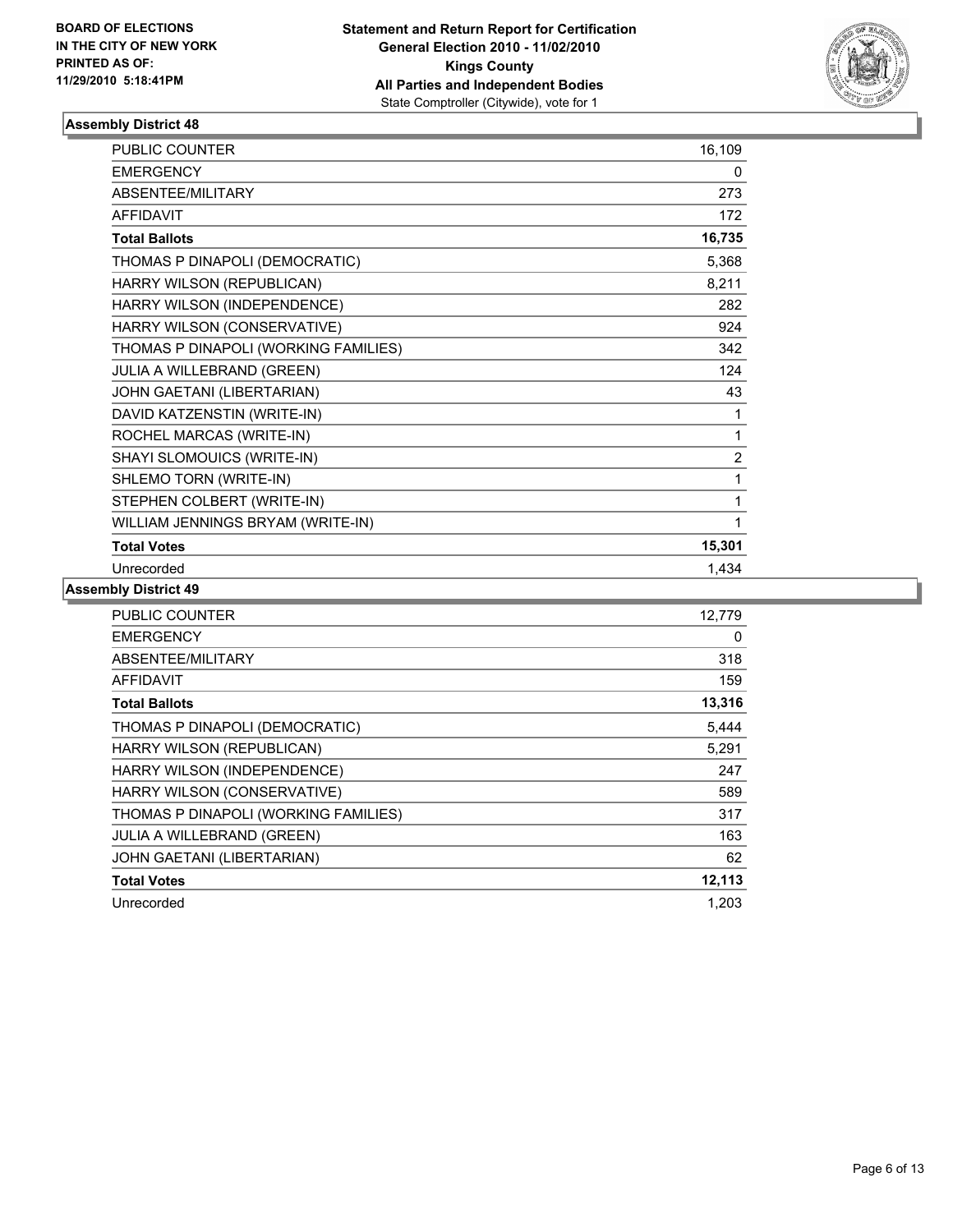

| <b>PUBLIC COUNTER</b>                | 19,344 |
|--------------------------------------|--------|
| <b>EMERGENCY</b>                     |        |
| <b>ABSENTEE/MILITARY</b>             | 264    |
| <b>AFFIDAVIT</b>                     | 644    |
| <b>Total Ballots</b>                 | 20,329 |
| THOMAS P DINAPOLI (DEMOCRATIC)       | 12,892 |
| HARRY WILSON (REPUBLICAN)            | 2,705  |
| HARRY WILSON (INDEPENDENCE)          | 354    |
| HARRY WILSON (CONSERVATIVE)          | 273    |
| THOMAS P DINAPOLI (WORKING FAMILIES) | 1,920  |
| <b>JULIA A WILLEBRAND (GREEN)</b>    | 691    |
| JOHN GAETANI (LIBERTARIAN)           | 96     |
| TOBLY MCSMITH (WRITE-IN)             | 1      |
| <b>Total Votes</b>                   | 18,932 |
| Unrecorded                           | 1.397  |

| PUBLIC COUNTER                       | 11,076 |
|--------------------------------------|--------|
| EMERGENCY                            | 0      |
| ABSENTEE/MILITARY                    | 170    |
| AFFIDAVIT                            | 273    |
| <b>Total Ballots</b>                 | 11,561 |
| THOMAS P DINAPOLI (DEMOCRATIC)       | 7,234  |
| HARRY WILSON (REPUBLICAN)            | 1,719  |
| HARRY WILSON (INDEPENDENCE)          | 185    |
| HARRY WILSON (CONSERVATIVE)          | 194    |
| THOMAS P DINAPOLI (WORKING FAMILIES) | 948    |
| <b>JULIA A WILLEBRAND (GREEN)</b>    | 248    |
| JOHN GAETANI (LIBERTARIAN)           | 34     |
| JOHN L.HESTER (WRITE-IN)             | 1      |
| <b>Total Votes</b>                   | 10,563 |
| Unrecorded                           | 998    |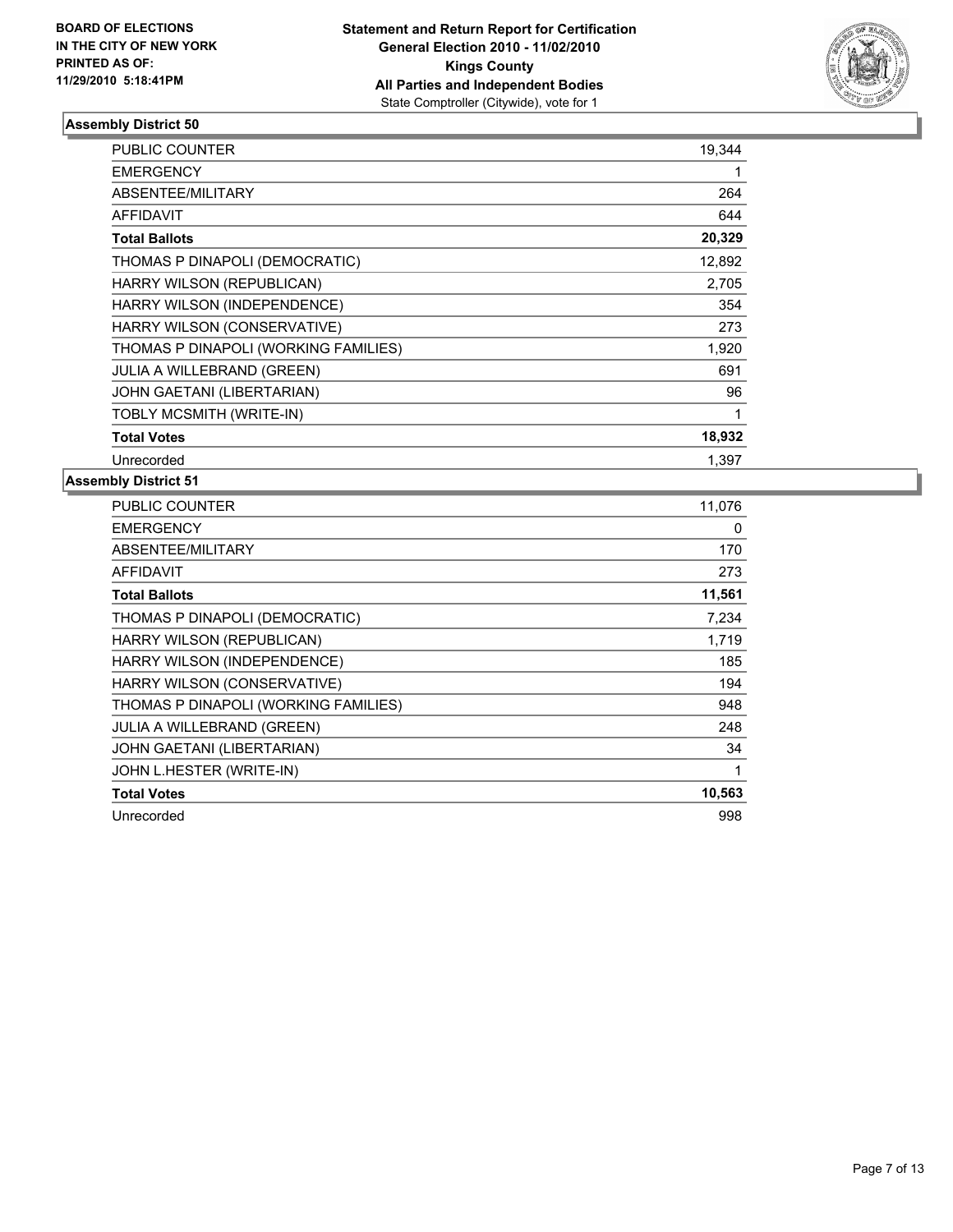

| <b>PUBLIC COUNTER</b>                | 35,319 |
|--------------------------------------|--------|
| <b>EMERGENCY</b>                     | 2      |
| <b>ABSENTEE/MILITARY</b>             | 899    |
| <b>AFFIDAVIT</b>                     | 992    |
| <b>Total Ballots</b>                 | 37,619 |
| THOMAS P DINAPOLI (DEMOCRATIC)       | 20,252 |
| HARRY WILSON (REPUBLICAN)            | 5,411  |
| HARRY WILSON (INDEPENDENCE)          | 1,518  |
| HARRY WILSON (CONSERVATIVE)          | 394    |
| THOMAS P DINAPOLI (WORKING FAMILIES) | 6,976  |
| JULIA A WILLEBRAND (GREEN)           | 1,157  |
| JOHN GAETANI (LIBERTARIAN)           | 182    |
| ADAM MEYERS (WRITE-IN)               | 1      |
| ELIOT SPIRZON (WRITE-IN)             | 1      |
| LINDSEY HARR (WRITE-IN)              | 1      |
| MARYLYN MUSGRAVE (WRITE-IN)          | 1      |
| NIBBLER CREW (WRITE-IN)              | 1      |
| ROBERT SUTTON (WRITE-IN)             | 1      |
| <b>Total Votes</b>                   | 35,896 |
| Unrecorded                           | 1,723  |

| <b>PUBLIC COUNTER</b>                | 16,303 |
|--------------------------------------|--------|
| <b>EMERGENCY</b>                     | 6      |
| <b>ABSENTEE/MILITARY</b>             | 179    |
| <b>AFFIDAVIT</b>                     | 592    |
| <b>Total Ballots</b>                 | 17,126 |
| THOMAS P DINAPOLI (DEMOCRATIC)       | 11,957 |
| HARRY WILSON (REPUBLICAN)            | 1,105  |
| HARRY WILSON (INDEPENDENCE)          | 223    |
| HARRY WILSON (CONSERVATIVE)          | 110    |
| THOMAS P DINAPOLI (WORKING FAMILIES) | 1,346  |
| <b>JULIA A WILLEBRAND (GREEN)</b>    | 491    |
| JOHN GAETANI (LIBERTARIAN)           | 62     |
| <b>GLADYS ROE (WRITE-IN)</b>         | 1      |
| <b>Total Votes</b>                   | 15,295 |
| Unrecorded                           | 1,831  |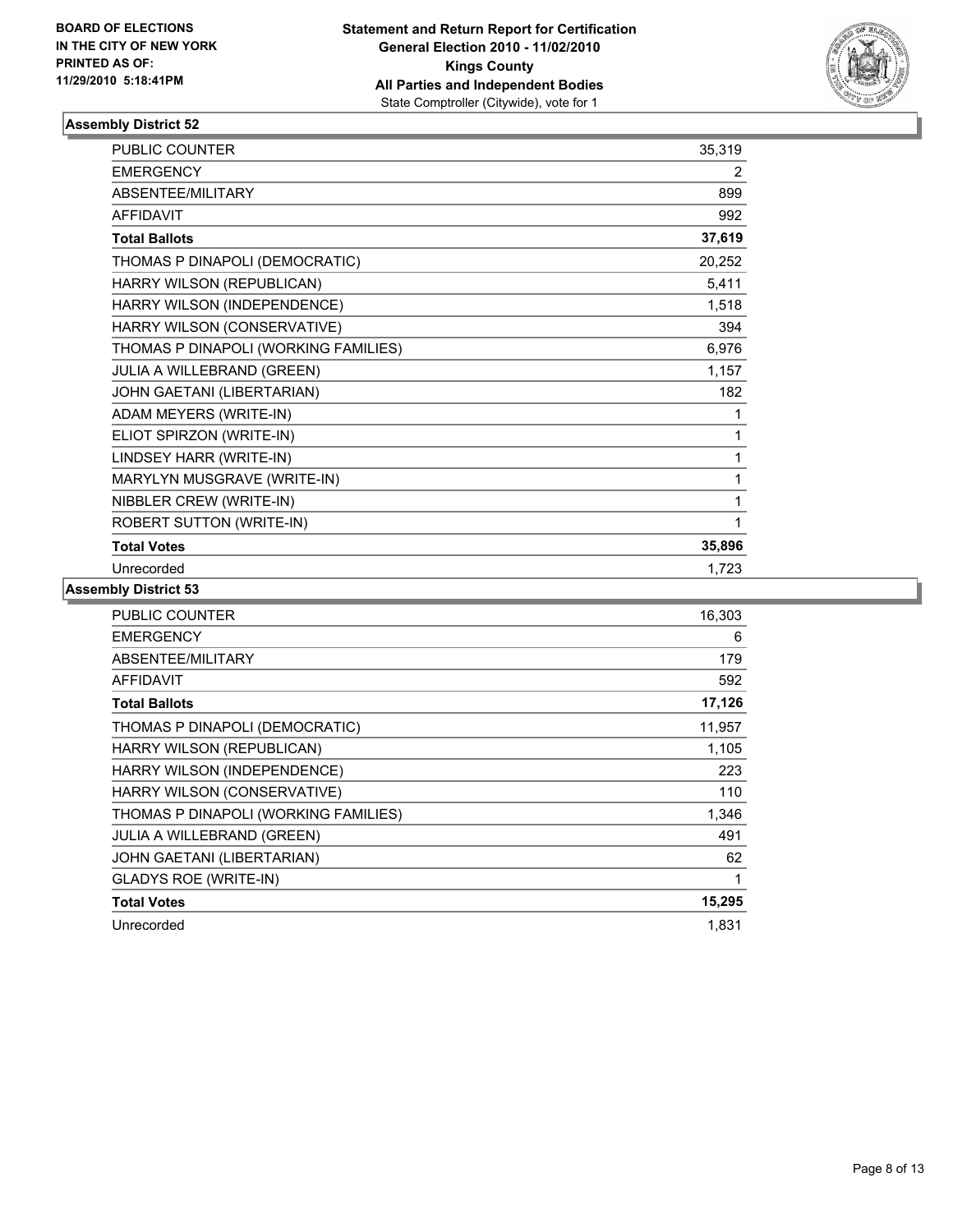

| PUBLIC COUNTER                       | 12,642 |
|--------------------------------------|--------|
| <b>EMERGENCY</b>                     | 32     |
| <b>ABSENTEE/MILITARY</b>             | 90     |
| <b>AFFIDAVIT</b>                     | 404    |
| <b>Total Ballots</b>                 | 13,178 |
| THOMAS P DINAPOLI (DEMOCRATIC)       | 10,594 |
| HARRY WILSON (REPUBLICAN)            | 614    |
| HARRY WILSON (INDEPENDENCE)          | 128    |
| HARRY WILSON (CONSERVATIVE)          | 107    |
| THOMAS P DINAPOLI (WORKING FAMILIES) | 518    |
| <b>JULIA A WILLEBRAND (GREEN)</b>    | 142    |
| JOHN GAETANI (LIBERTARIAN)           | 20     |
| <b>JIMMY MCMILLAN (WRITE-IN)</b>     | 1      |
| <b>Total Votes</b>                   | 12,124 |
| Unrecorded                           | 1.054  |

| PUBLIC COUNTER                       | 17,166 |
|--------------------------------------|--------|
| <b>EMERGENCY</b>                     | 83     |
| ABSENTEE/MILITARY                    | 188    |
| AFFIDAVIT                            | 409    |
| <b>Total Ballots</b>                 | 17,859 |
| THOMAS P DINAPOLI (DEMOCRATIC)       | 14,917 |
| HARRY WILSON (REPUBLICAN)            | 388    |
| HARRY WILSON (INDEPENDENCE)          | 152    |
| HARRY WILSON (CONSERVATIVE)          | 88     |
| THOMAS P DINAPOLI (WORKING FAMILIES) | 692    |
| JULIA A WILLEBRAND (GREEN)           | 143    |
| JOHN GAETANI (LIBERTARIAN)           | 22     |
| SEKOY MARTIN (WRITE-IN)              | 1      |
| TARAJA KING (WRITE-IN)               | 1      |
| <b>Total Votes</b>                   | 16,404 |
| Unrecorded                           | 1,455  |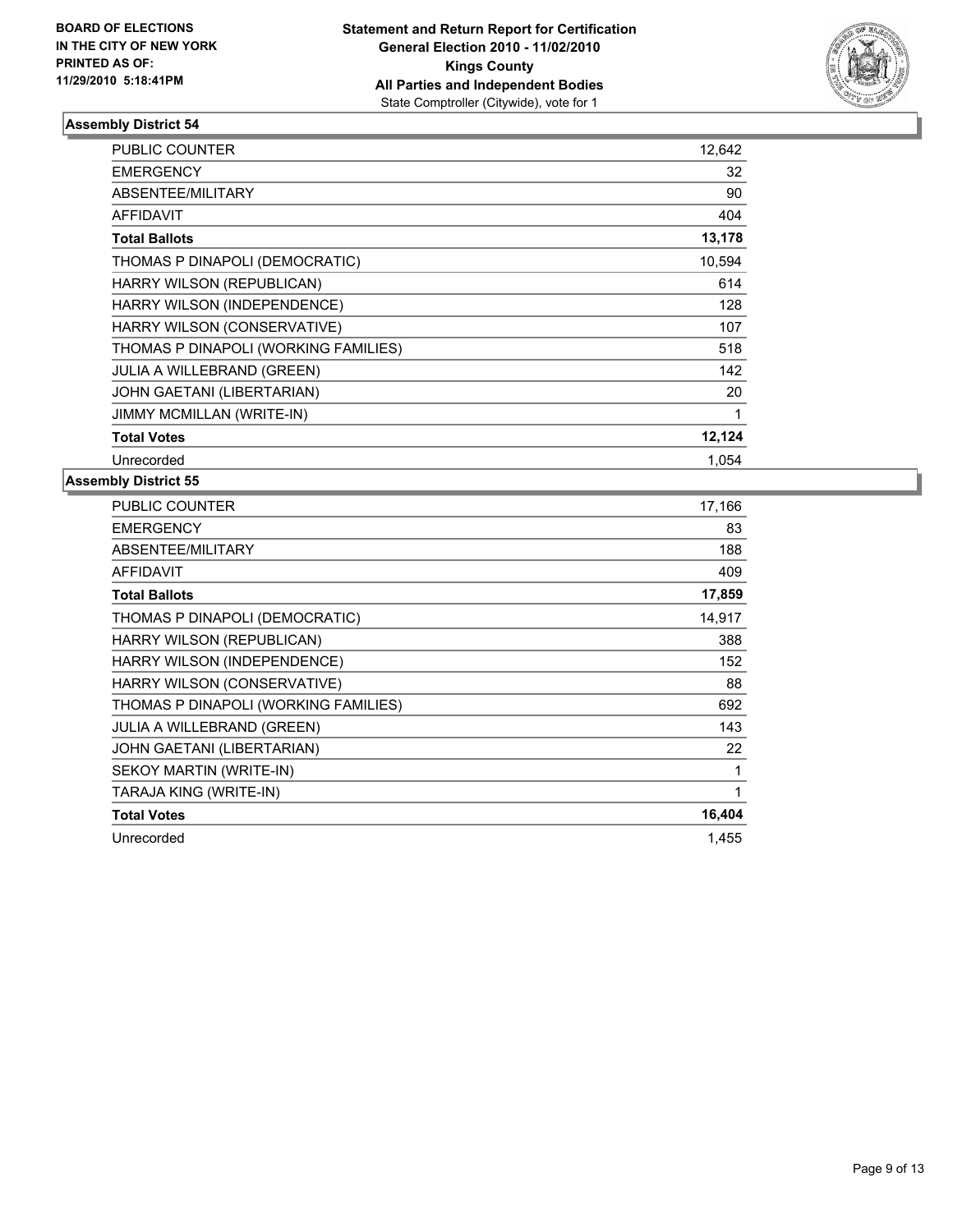

| PUBLIC COUNTER                       | 19,936         |
|--------------------------------------|----------------|
| <b>EMERGENCY</b>                     | 0              |
| ABSENTEE/MILITARY                    | 255            |
| <b>AFFIDAVIT</b>                     | 571            |
| <b>Total Ballots</b>                 | 20,782         |
| THOMAS P DINAPOLI (DEMOCRATIC)       | 16,716         |
| HARRY WILSON (REPUBLICAN)            | 525            |
| HARRY WILSON (INDEPENDENCE)          | 215            |
| HARRY WILSON (CONSERVATIVE)          | 101            |
| THOMAS P DINAPOLI (WORKING FAMILIES) | 1,095          |
| <b>JULIA A WILLEBRAND (GREEN)</b>    | 349            |
| JOHN GAETANI (LIBERTARIAN)           | 40             |
| BILL THOMPSON (WRITE-IN)             | 1              |
| CHARLES BARRON (WRITE-IN)            | $\overline{2}$ |
| JOSEPH ZAMMIT (WRITE-IN)             | 1              |
| <b>Total Votes</b>                   | 19,045         |
| Unrecorded                           | 1,737          |

| PUBLIC COUNTER                       | 27,307 |
|--------------------------------------|--------|
| <b>EMERGENCY</b>                     | 0      |
| ABSENTEE/MILITARY                    | 464    |
| <b>AFFIDAVIT</b>                     | 867    |
| <b>Total Ballots</b>                 | 28,734 |
| THOMAS P DINAPOLI (DEMOCRATIC)       | 20,376 |
| HARRY WILSON (REPUBLICAN)            | 1,218  |
| HARRY WILSON (INDEPENDENCE)          | 469    |
| HARRY WILSON (CONSERVATIVE)          | 129    |
| THOMAS P DINAPOLI (WORKING FAMILIES) | 4,004  |
| <b>JULIA A WILLEBRAND (GREEN)</b>    | 810    |
| JOHN GAETANI (LIBERTARIAN)           | 91     |
| ALEX BUSH (WRITE-IN)                 | 1      |
| JAMES P DALLAS (WRITE-IN)            | 1      |
| JOSE DANO (WRITE-IN)                 | 1      |
| <b>Total Votes</b>                   | 27,100 |
| Unrecorded                           | 1,634  |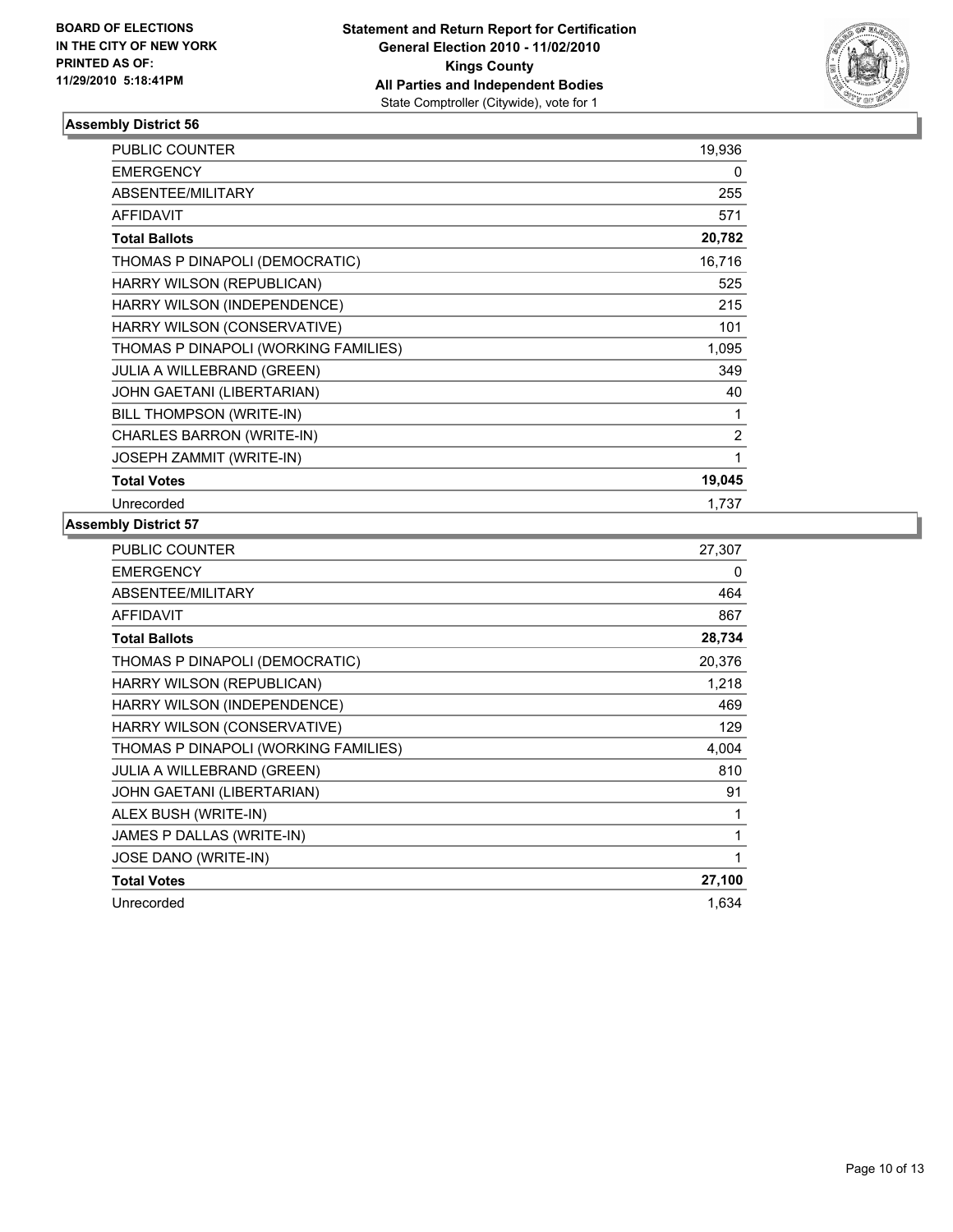

| <b>PUBLIC COUNTER</b>                | 20,072 |
|--------------------------------------|--------|
| <b>EMERGENCY</b>                     | 6      |
| ABSENTEE/MILITARY                    | 410    |
| <b>AFFIDAVIT</b>                     | 388    |
| <b>Total Ballots</b>                 | 20,922 |
| THOMAS P DINAPOLI (DEMOCRATIC)       | 17,842 |
| HARRY WILSON (REPUBLICAN)            | 500    |
| HARRY WILSON (INDEPENDENCE)          | 137    |
| HARRY WILSON (CONSERVATIVE)          | 83     |
| THOMAS P DINAPOLI (WORKING FAMILIES) | 1,077  |
| <b>JULIA A WILLEBRAND (GREEN)</b>    | 108    |
| JOHN GAETANI (LIBERTARIAN)           | 23     |
| <b>Total Votes</b>                   | 19,770 |
| Unrecorded                           | 1,152  |

# **Assembly District 59**

| <b>PUBLIC COUNTER</b>                | 22,800 |
|--------------------------------------|--------|
| <b>EMERGENCY</b>                     | 90     |
| ABSENTEE/MILITARY                    | 406    |
| <b>AFFIDAVIT</b>                     | 330    |
| <b>Total Ballots</b>                 | 23,675 |
| THOMAS P DINAPOLI (DEMOCRATIC)       | 14.815 |
| HARRY WILSON (REPUBLICAN)            | 5,563  |
| HARRY WILSON (INDEPENDENCE)          | 396    |
| HARRY WILSON (CONSERVATIVE)          | 734    |
| THOMAS P DINAPOLI (WORKING FAMILIES) | 860    |
| <b>JULIA A WILLEBRAND (GREEN)</b>    | 174    |
| JOHN GAETANI (LIBERTARIAN)           | 61     |
| HARRY WILSON VOID (WRITE-IN)         | 1      |
| <b>Total Votes</b>                   | 22,604 |
| Unrecorded                           | 1,071  |

| PUBLIC COUNTER                       | 8,866 |
|--------------------------------------|-------|
| <b>EMERGENCY</b>                     | 0     |
| <b>ABSENTEE/MILITARY</b>             | 189   |
| AFFIDAVIT                            | 140   |
| <b>Total Ballots</b>                 | 9,239 |
| THOMAS P DINAPOLI (DEMOCRATIC)       | 3,714 |
| HARRY WILSON (REPUBLICAN)            | 3,420 |
| HARRY WILSON (INDEPENDENCE)          | 325   |
| HARRY WILSON (CONSERVATIVE)          | 611   |
| THOMAS P DINAPOLI (WORKING FAMILIES) | 380   |
| <b>JULIA A WILLEBRAND (GREEN)</b>    | 197   |
| JOHN GAETANI (LIBERTARIAN)           | 45    |
| STEVE DISALVO (WRITE-IN)             | 1     |
| <b>Total Votes</b>                   | 8,693 |
| Unrecorded                           | 546   |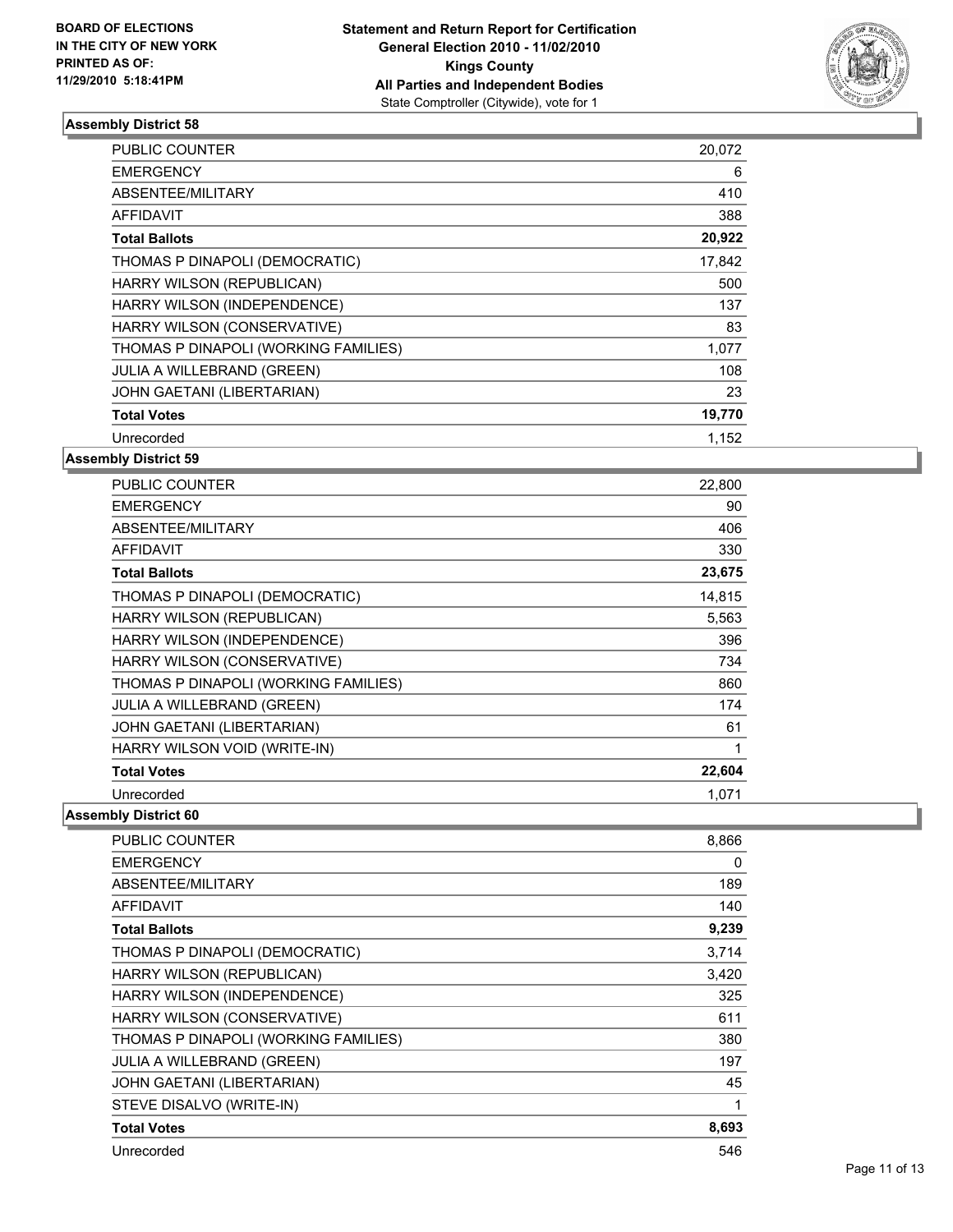

**Total for State Comptroller (Citywide) - Kings County**

| PUBLIC COUNTER                       | 393,292 |
|--------------------------------------|---------|
| <b>EMERGENCY</b>                     | 350     |
| ABSENTEE/MILITARY                    | 7,280   |
| <b>AFFIDAVIT</b>                     | 8,988   |
| <b>Total Ballots</b>                 | 411,705 |
| THOMAS P DINAPOLI (DEMOCRATIC)       | 257,280 |
| HARRY WILSON (REPUBLICAN)            | 71,624  |
| HARRY WILSON (INDEPENDENCE)          | 7,229   |
| HARRY WILSON (CONSERVATIVE)          | 7,924   |
| THOMAS P DINAPOLI (WORKING FAMILIES) | 30,106  |
| JULIA A WILLEBRAND (GREEN)           | 6,825   |
| JOHN GAETANI (LIBERTARIAN)           | 1,257   |
| ADAM MEYERS (WRITE-IN)               | 1       |
| ALAN LIEVIY (WRITE-IN)               | 1       |
| ALEX BUSH (WRITE-IN)                 | 1       |
| ANGELA RAVERS (WRITE-IN)             | 1       |
| BILL THOMPSON (WRITE-IN)             | 1       |
| <b>BOB WEIR (WRITE-IN)</b>           | 1       |
| CHARLES BARRON (WRITE-IN)            | 2       |
| CHRIS MCMANN (WRITE-IN)              | 1       |
| DAN BONANNO (WRITE-IN)               | 1       |
| DAVID KATZENSTIN (WRITE-IN)          | 1       |
| DAVID TANNENBAUM (WRITE-IN)          | 4       |
| ELIOT SPIRZON (WRITE-IN)             | 1       |
| ERIC J. CORTES (WRITE-IN)            | 1       |
| <b>GEORGE MARLIN (WRITE-IN)</b>      | 1       |
| <b>GLADYS ROE (WRITE-IN)</b>         | 1       |
| <b>GLEN CHARLES (WRITE-IN)</b>       | 1       |
| HARRISON GOLDEN (WRITE-IN)           | 1       |
| HARRY WILSON VOID (WRITE-IN)         | 2       |
| JAMES P DALLAS (WRITE-IN)            | 1       |
| <b>JIMMY MCMILLAN (WRITE-IN)</b>     | 1       |
| JOHN L.HESTER (WRITE-IN)             | 1       |
| JOSE DANO (WRITE-IN)                 | 1       |
| JOSEPH ZAMMIT (WRITE-IN)             | 1       |
| LINDSEY HARR (WRITE-IN)              | 1       |
| M MOOSE (WRITE-IN)                   | 1       |
| MARYLYN MUSGRAVE (WRITE-IN)          | 1       |
| NIBBLER CREW (WRITE-IN)              | 1       |
| NOREEN ANI (WRITE-IN)                | 1       |
| RENEE HAYNES (WRITE-IN)              | 1       |
| ROBERT SUTTON (WRITE-IN)             | 1       |
| ROCHEL MARCAS (WRITE-IN)             | 1       |
| SEKOY MARTIN (WRITE-IN)              | 1       |
| SHAYI SLOMOUICS (WRITE-IN)           | 2       |
| SHLEMO TORN (WRITE-IN)               | 1       |